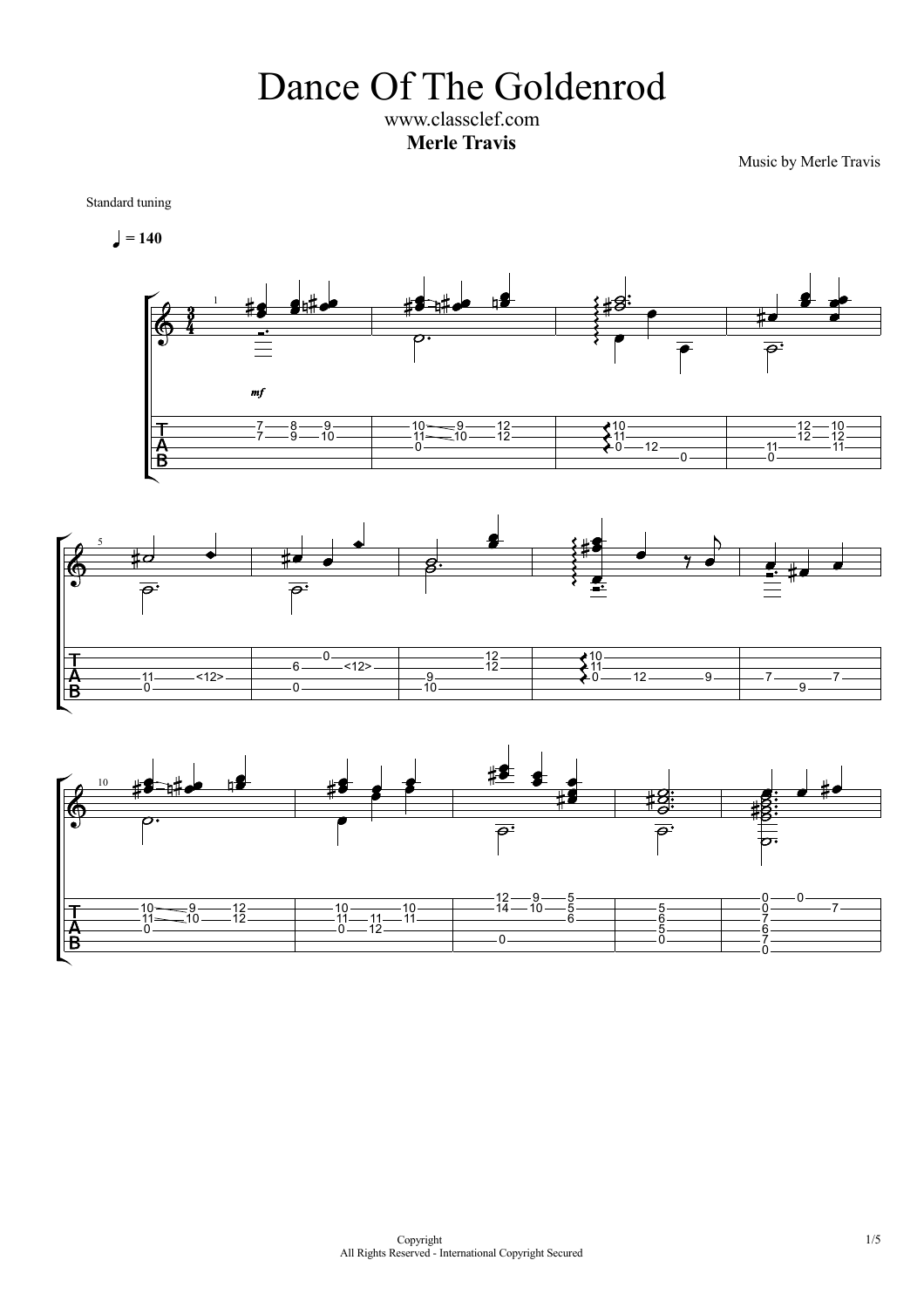







2/5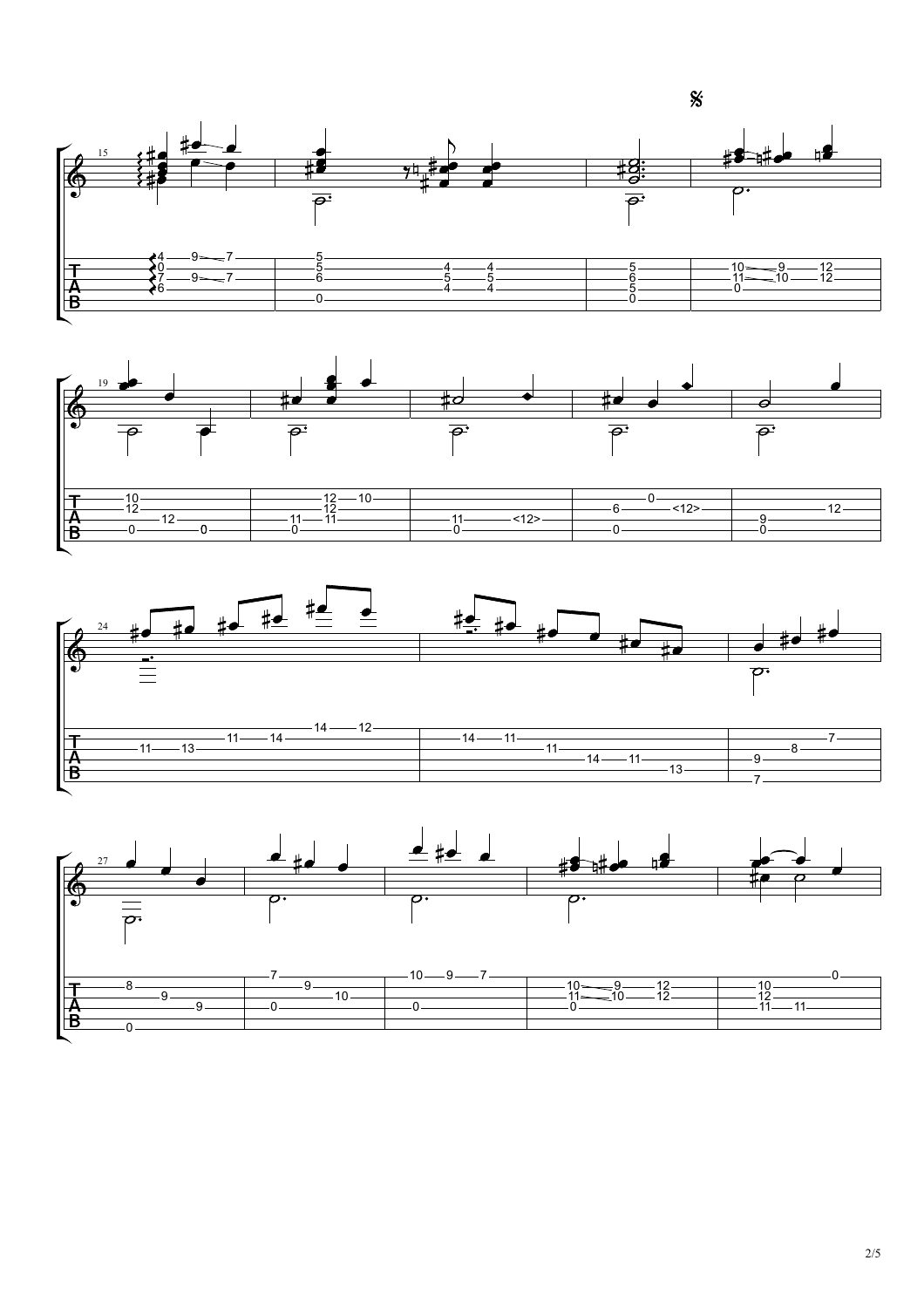





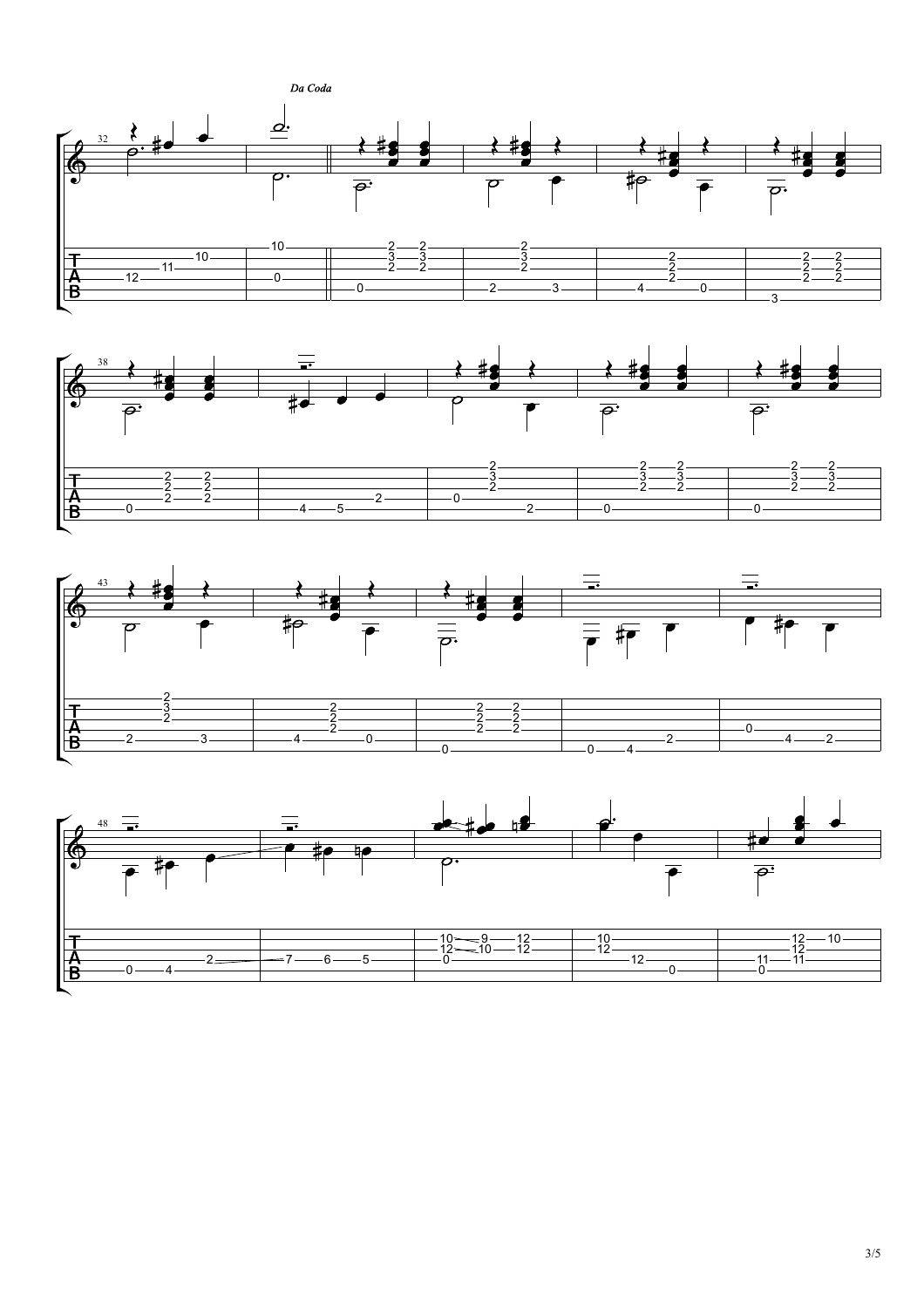